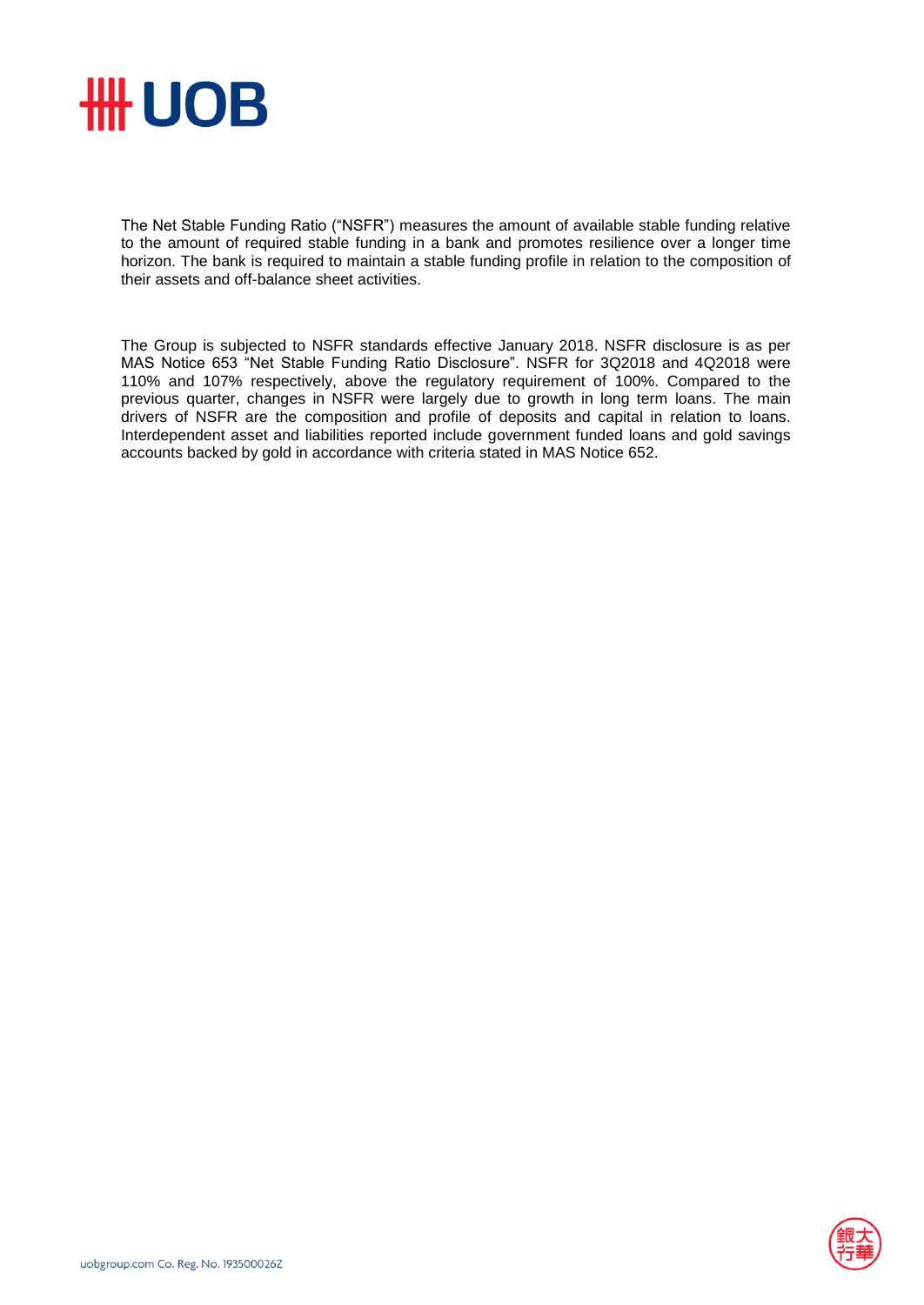## **HH UOB**

**Group NSFR for 4Q2018**

| (In SGD'm)      |                                                                                             | Unweighted value by residual maturity |                |                           |             | Weighted |  |  |  |
|-----------------|---------------------------------------------------------------------------------------------|---------------------------------------|----------------|---------------------------|-------------|----------|--|--|--|
|                 |                                                                                             | No maturity                           | $< 6$ months   | 6 months to $\lt$<br>1 yr | $\geq 1$ yr | value    |  |  |  |
| <b>ASF Item</b> |                                                                                             |                                       |                |                           |             |          |  |  |  |
| $\mathbf{1}$    | Capital:                                                                                    | 35,751                                |                | 1,592                     | 5,660       | 42,457   |  |  |  |
| 2               | Regulatory capital                                                                          | 35,751                                |                | 1,592                     | 4,783       | 41,580   |  |  |  |
| 3               | Other capital instruments                                                                   |                                       |                |                           | 877         | 877      |  |  |  |
| $\overline{4}$  | Retail deposits and deposits from small<br>business customers:                              | 81,070                                | 42,873         | 7,163                     | 2,006       | 121,192  |  |  |  |
| 5               | Stable deposits                                                                             | 16,678                                | 6,465          | 195                       | 337         | 22,508   |  |  |  |
| 6               | Less stable deposits                                                                        | 64,392                                | 36,408         | 6,968                     | 1,669       | 98,684   |  |  |  |
| 7               | Wholesale funding:                                                                          | 54,553                                | 123,822        | 11,733                    | 10,601      | 66,484   |  |  |  |
| 8               | Operational deposits                                                                        | 15,654                                |                |                           |             | 7,827    |  |  |  |
| 9               | Other wholesale funding                                                                     | 38,899                                | 123,822        | 11,733                    | 10,601      | 58,657   |  |  |  |
| 10              | Liabilities with matching interdependent assets                                             |                                       | 280            | 64                        | 431         |          |  |  |  |
| 11              | Other liabilities:                                                                          | 5,484                                 |                | 4,686                     |             | 607      |  |  |  |
| 12              | <b>NSFR</b> derivative liabilities                                                          |                                       | 4,279          |                           |             |          |  |  |  |
| 13              | All other liabilities and equity not included in<br>the above categories                    | 5,484                                 | 105            |                           | 303         | 607      |  |  |  |
| 14              | <b>Total ASF</b>                                                                            |                                       |                |                           |             | 230,739  |  |  |  |
| <b>RSF Item</b> |                                                                                             |                                       |                |                           |             |          |  |  |  |
| 15              | Total NSFR high-quality liquid assets (HQLA)                                                |                                       |                |                           |             | 3,866    |  |  |  |
|                 | Deposits held at other financial institutions for                                           |                                       |                |                           |             |          |  |  |  |
| 16              | operational purposes                                                                        |                                       |                |                           |             |          |  |  |  |
| 17              | Performing loans and securities:                                                            | 16,862                                | 127,110        | 20,199                    | 161,775     | 193,139  |  |  |  |
| 18              | Performing loans to financial institutions<br>secured by Level 1 HQLA                       |                                       | 7,494          | 136                       |             | 818      |  |  |  |
|                 | Performing loans to financial institutions                                                  |                                       |                |                           |             |          |  |  |  |
| 19              | secured by non-Level 1 HQLAand unsecured                                                    | 6,510                                 | 32,878         | 4,214                     | 6,177       | 16,608   |  |  |  |
|                 | performing loans to financial institutions                                                  |                                       |                |                           |             |          |  |  |  |
|                 | Performing loans to non-financial corporate                                                 |                                       |                |                           |             |          |  |  |  |
|                 | clients, loans to retail and small business                                                 |                                       |                |                           |             |          |  |  |  |
| 20              | customers, and loans to sovereigns, central                                                 | 8,869                                 | 76,767         | 13,128                    | 87,689      | 119,079  |  |  |  |
|                 | banks and PSEs, of which:                                                                   |                                       |                |                           |             |          |  |  |  |
|                 | With a risk weight of less than or equal to                                                 |                                       |                |                           |             |          |  |  |  |
| 21              | 35% under MAS Notice 637's standardised<br>approach to credit risk                          |                                       | 279            | 177                       | 5,251       | 3,649    |  |  |  |
| 22              | Performing residential mortgages, of which:                                                 |                                       | 1,422          | 1,415                     | 64,898      | 47,886   |  |  |  |
|                 | With a risk weight of less than or equal to                                                 |                                       |                |                           |             |          |  |  |  |
| 23              | 35% under MAS Notice 637's standardised                                                     |                                       | 1,240          | 1,231                     | 52,588      | 37,234   |  |  |  |
|                 | approach to credit risk                                                                     |                                       |                |                           |             |          |  |  |  |
| 24              | Securities that are not in default and do not<br>qualify as HQLA, including exchange-traded | 1,483                                 | 8,549          | 1,307                     | 3,012       | 8,748    |  |  |  |
|                 | equities                                                                                    |                                       |                |                           |             |          |  |  |  |
| 25              | Assets with matching interdependent liabilities                                             |                                       | 280            | 64                        | 431         |          |  |  |  |
| 26              | Other assets:                                                                               | 15,734                                |                | 10,673                    |             | 16,519   |  |  |  |
| 27              | Physical trade commodities, including gold                                                  | 1,419                                 |                |                           |             | 1,206    |  |  |  |
|                 | Assets posted as initial margin for derivative                                              |                                       |                |                           |             |          |  |  |  |
| 28              | contracts and contributions to default funds of                                             |                                       |                | 227                       |             | 193      |  |  |  |
| 29              | <b>CCPs</b><br><b>NSFR</b> derivative assets                                                |                                       |                | 5,084                     |             | 805      |  |  |  |
|                 | NSFR derivative liabilities before deduction of                                             |                                       |                |                           |             |          |  |  |  |
| 30              | variation margin posted                                                                     |                                       |                | 5,362                     |             |          |  |  |  |
| 31              | All other assets not included in the above<br>categories                                    | 14,315                                | $\blacksquare$ |                           |             | 14,315   |  |  |  |
| 32              | Off-balance sheet items                                                                     |                                       |                | 172,641                   |             | 1,572    |  |  |  |
| 33              | <b>Total RSF</b>                                                                            |                                       |                |                           |             | 215,097  |  |  |  |
| 34              | Net Stable Funding Ratio (%)                                                                |                                       |                |                           |             | 107      |  |  |  |